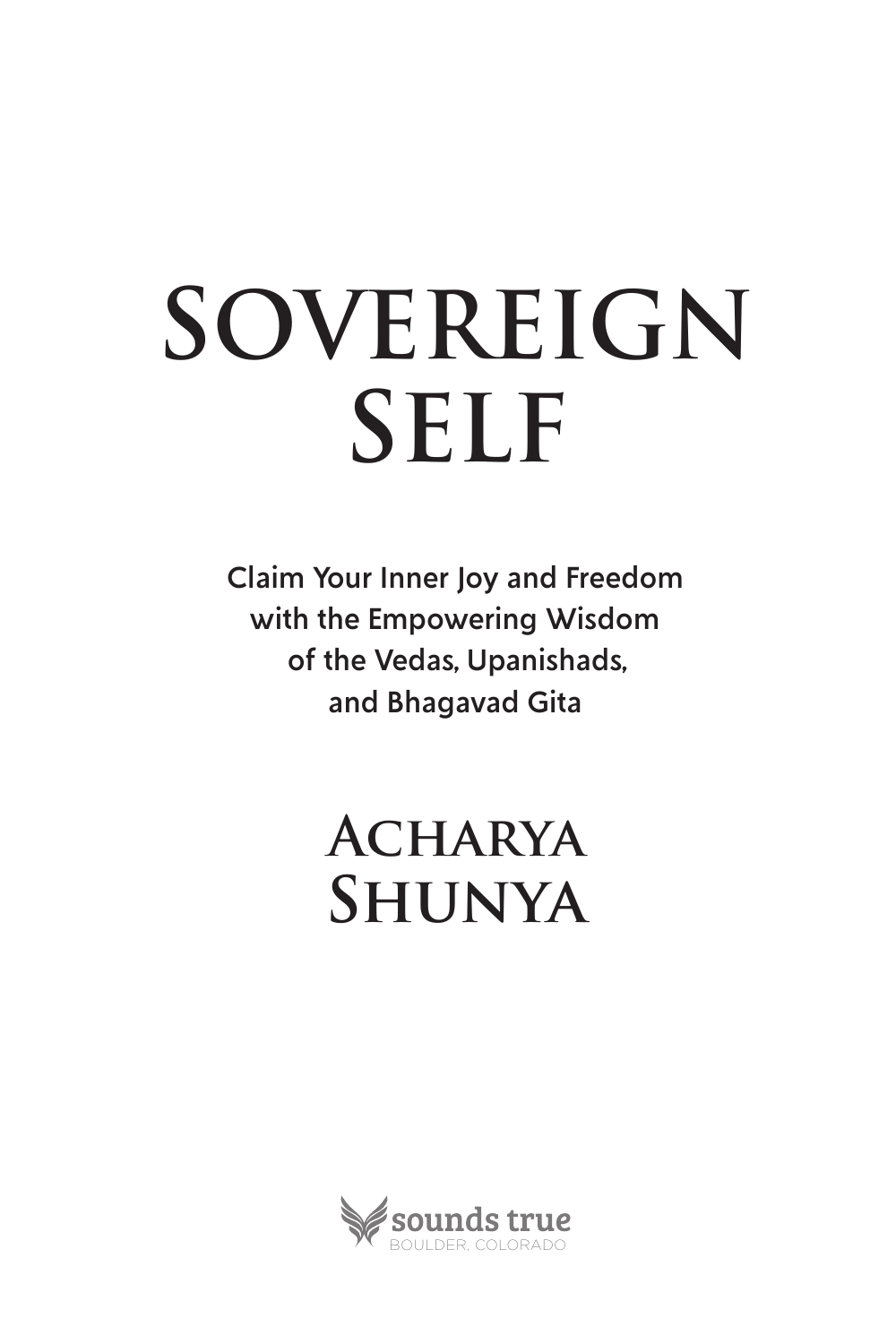## CONTENTS

Introduction: An Invitation to the Sovereign Self . . . 1

## Part I Recognize That You Are Sovereign

- 1 Atman: The Self Awaits Your Discovery . . . 11
- 2 Maya: The Illusion That Conceals Your True Self . . . 19 *Guided Practice: Te One Truth* . . . 35
- 3 Samsara: The Virtual Prison of the Suffering Mind . . . 37
- **4** Raga: Breaking the Cycle of Attachment . . . 47 *Guided Practice: Practicing Wholeness, Reducing Attachment* . . . 57
- **5** Vasana: Healing Our Restless Relationship with Desire . . . 61
- **6** Manoshuddhi: Shining the Light of Consciousness . . . 83
- **7** Viyoga: Cultivating Detachment from Possessions and People . . . 105
- **8** Guru: Recognizing a True Teacher . . . 119

## Part II Tools to Unmask Your Sovereignty

- **9** Sakshi: Cultivating Your Inner Witness . . . 141 *Guided Practice: Witnessing* . . . 147
- **10** Dhyanam: Meditating on the Inner Self for Inner Freedom . . . 153 *Guided Practice: Acharya Shunya's Sovereignty Meditation Method* . . . 156 *Guided Practice: Belly Breathing* . . . 158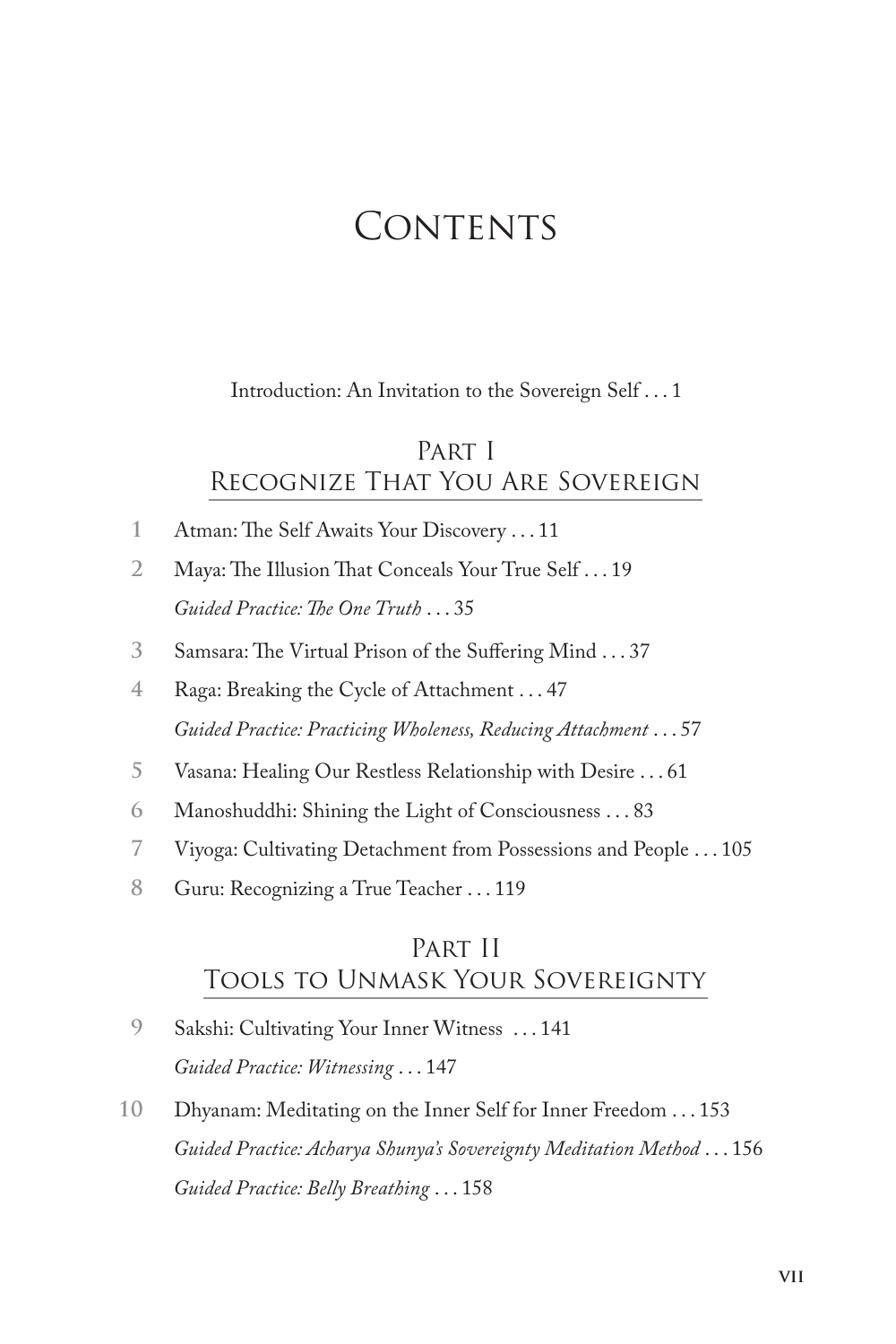#### **Contents**

*Guided Practice: Jnana Mudra Meditation* . . . 160 *Guided Practice: Te Unchangeable Nature of Self* . . . 160 *Guided Practice: Peace Without Reason Meditation* . . . 162 *Guided Practice: Acceptance Meditation* . . . 163 *Guided Practice: My Lineage's Nondual Meditation — Atmabodha Dhyanam* . . . 166

- **11** Viveka: Walking the Path of Discernment . . . 171 *Guided Practice: Viveka — Conduct an Intelligent Inquiry in the Pause* . . . 187
- **12** Vairagyam: Practicing Nonattachment . . . 191 *Guided Practice: Decoloring Contemplation* . . . 199 *Guided Practice: Cultivating Nonattachment* . . . 203
- 13 Shama: Managing Your Thoughts-Really . . . 205 *Guided Practice: A Contemplation for a Sattvic Mind* . . . 217
- **14** Bhawashuddhi: Cultivating Emotional Intelligence . . . 223 *Guided Practice: Difuse Negative Emotions* . . . 237
- **15** Nitya-Anitya: Meeting Impermanence and Death . . . 239
- **16** Advaita: Recognizing the Truth of Unity Consciousness . . . 253

## Part III Embrace the Joy of Your Sovereign Life

- **17** Dharma: Cultivating a Life of Meaning . . . 275
- **18** Yamas and Niyamas: Nurturing Higher Values . . . 289 *Guided Practice: Adopt a Dharma Value* . . . 306
- **19** Swadharma: Embracing Your Innate Purpose with Integrity . . . 309
- **20** Atmashakti: Bringing Soul Power to Relationships . . . 325 *Guided Practice: Soul-Powered Toughts for the End of a Relationship* . . . 334
- **21** Vaaktapas: Employing Ancient Communication Protocols . . . 339 *Guided Practice: Te Practice of Silence* . . . 349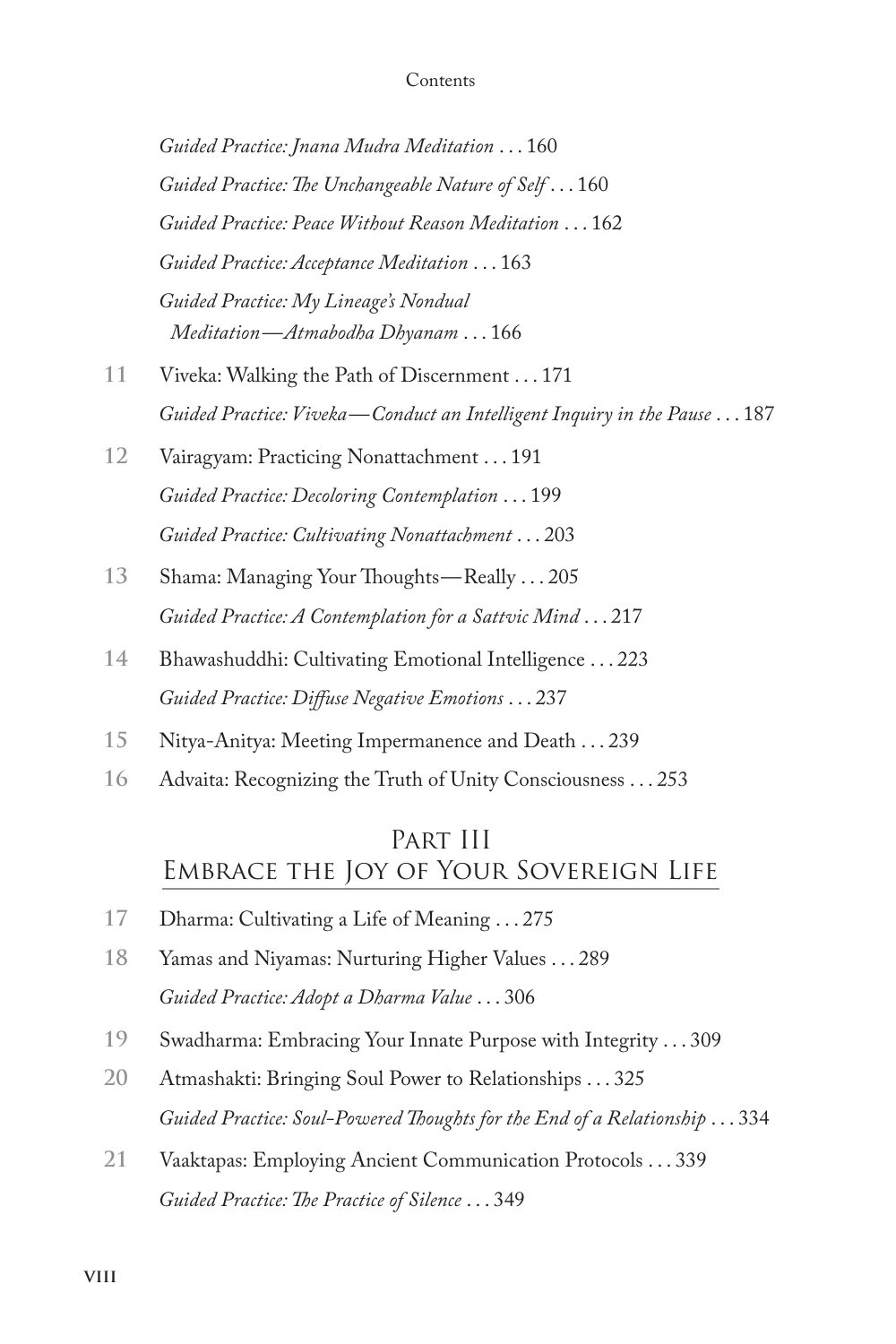#### **Contents**

- **22** Samatvam: Cultivating Equanimity by Accepting What Is Arising . . . 353
- **23** Moksha: Making Awakening Your Supreme Goal . . . 369 *Guided Practice: Sadhana Chatushtayam—Classical Fourfold Discipline to Purify the Ego and Prevent Spiritual Bypassing* . . . 377
- **24** Atmabodha: Knowing the Sovereign Self . . . 387

Glossary of Sanskrit Words . . . 391 Bibliography of Vedic Texts . . . 399 Notes . . . 401 Index . . . 409 Acknowledgments . . . 429 About the Author . . . 431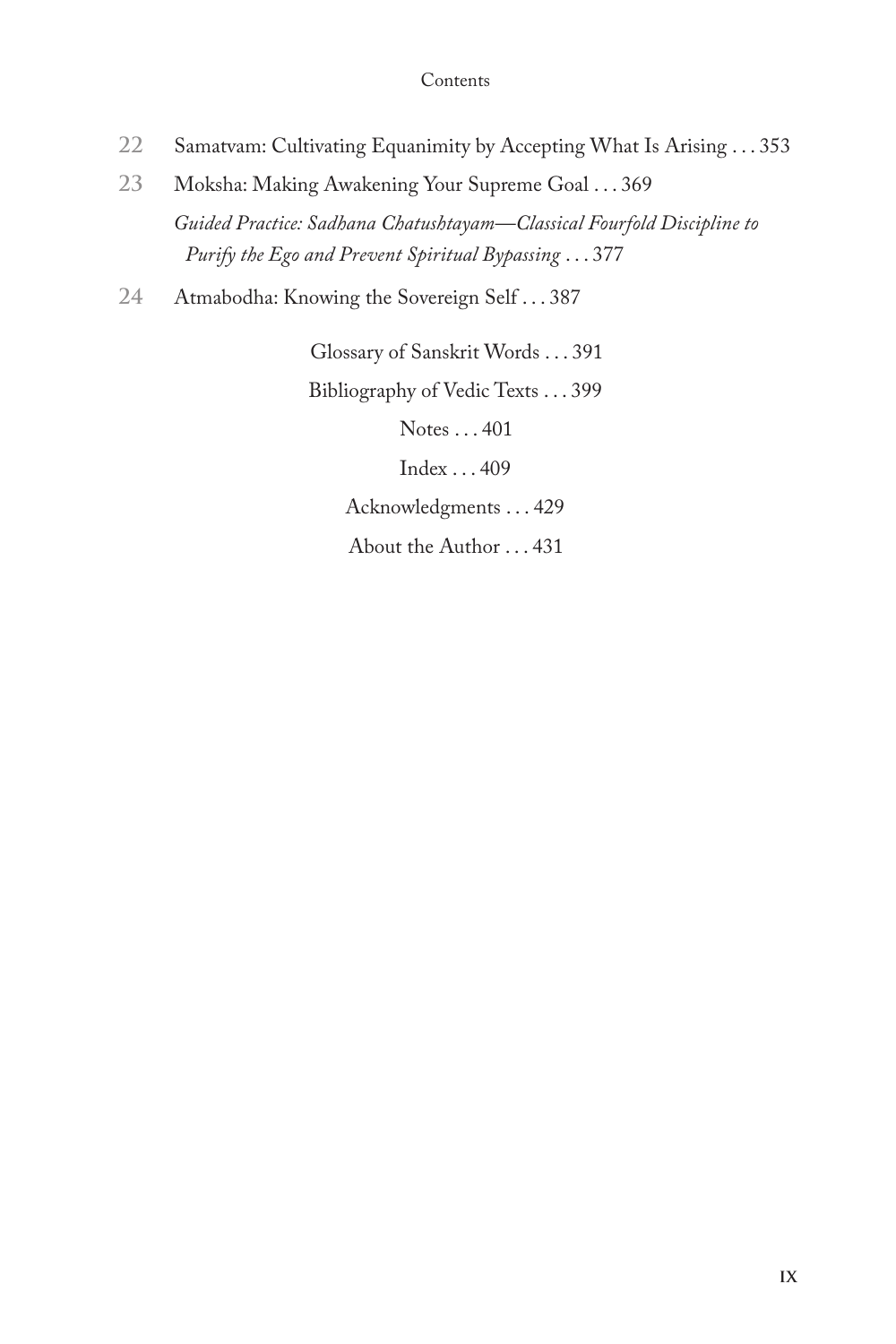## PART I



## Recognize That You Are Sovereign

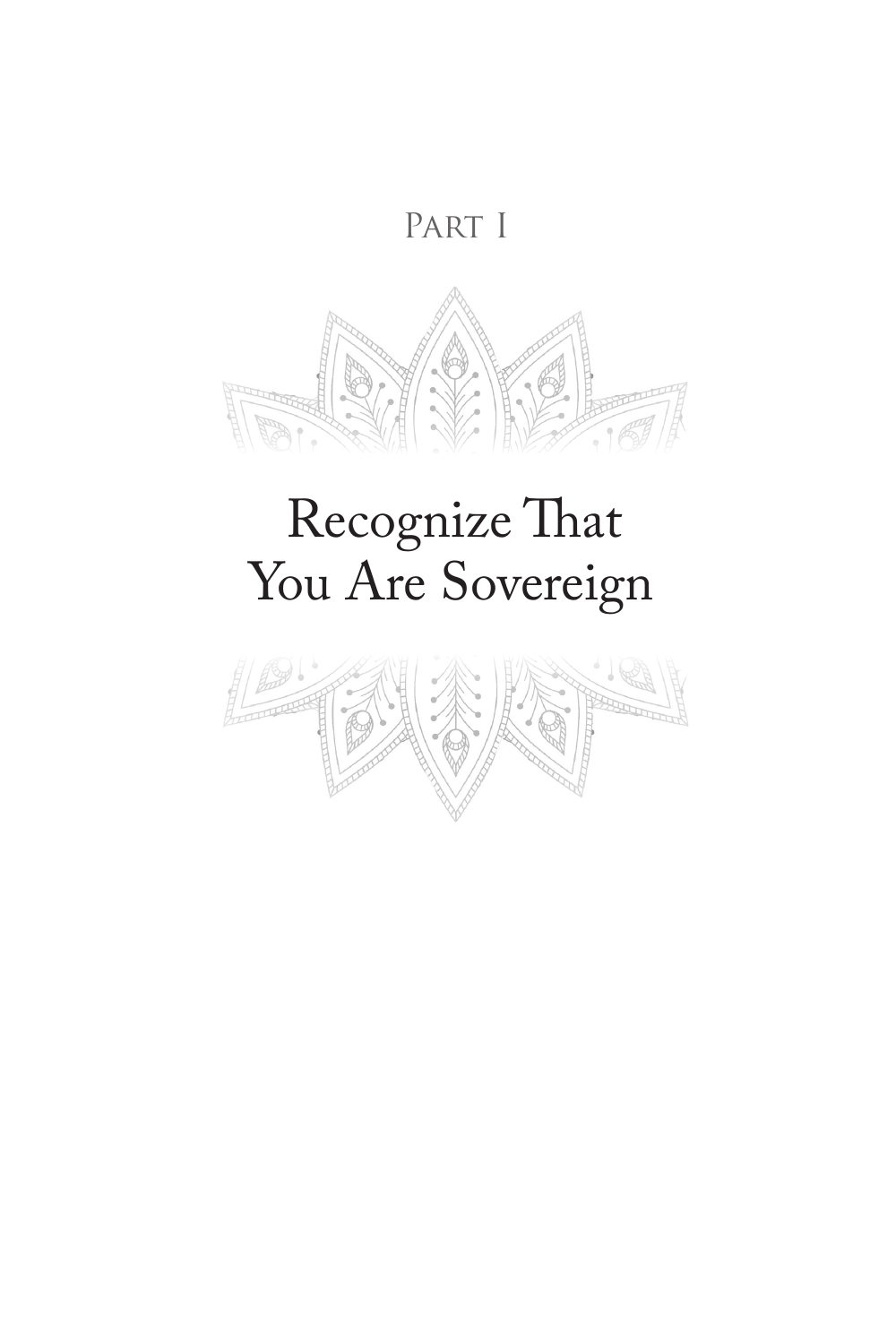10

## Atman: The Self Awaits Your Discovery

*"Aapnoti sarvam iti Atman . . . Tat which is boundless is who you are, Self."*

ADI SHANKARACHARYA, *TATTVA BODHA*

The human mind is not an ordinary intelligence. You are not equipped with a mind merely to help you survive as an "evolved animal" as evolutionary biologists would have you believe. Mind is an extraordinary awareness-intelligence, a refector of divine powers of your soul.

Behind the ordinary mind is the real power, a universally pervading intelligence, a transcendental, divine, all-knowing existence that I call the Self with a capital S. Self is akin to spirit in the trio of body, mind, and spirit; it is the divine power that illumines everything and everyone but is itself invisible.

In the poetic *Chandogya Upanishad*, we fnd a dialogue between a sage and his disciple son on who we truly are.<sup>1</sup>

The father beckons his son: "Bring me a fruit of that banyan tree."

"Here you go, Father."

"Break it."

"Okay, I have broken it, Father."

"What do you see there?"

"I see tiny seeds, Father."

"Break one seed open."

"Alright, I have broken a seed, Father."

"What do you see there?"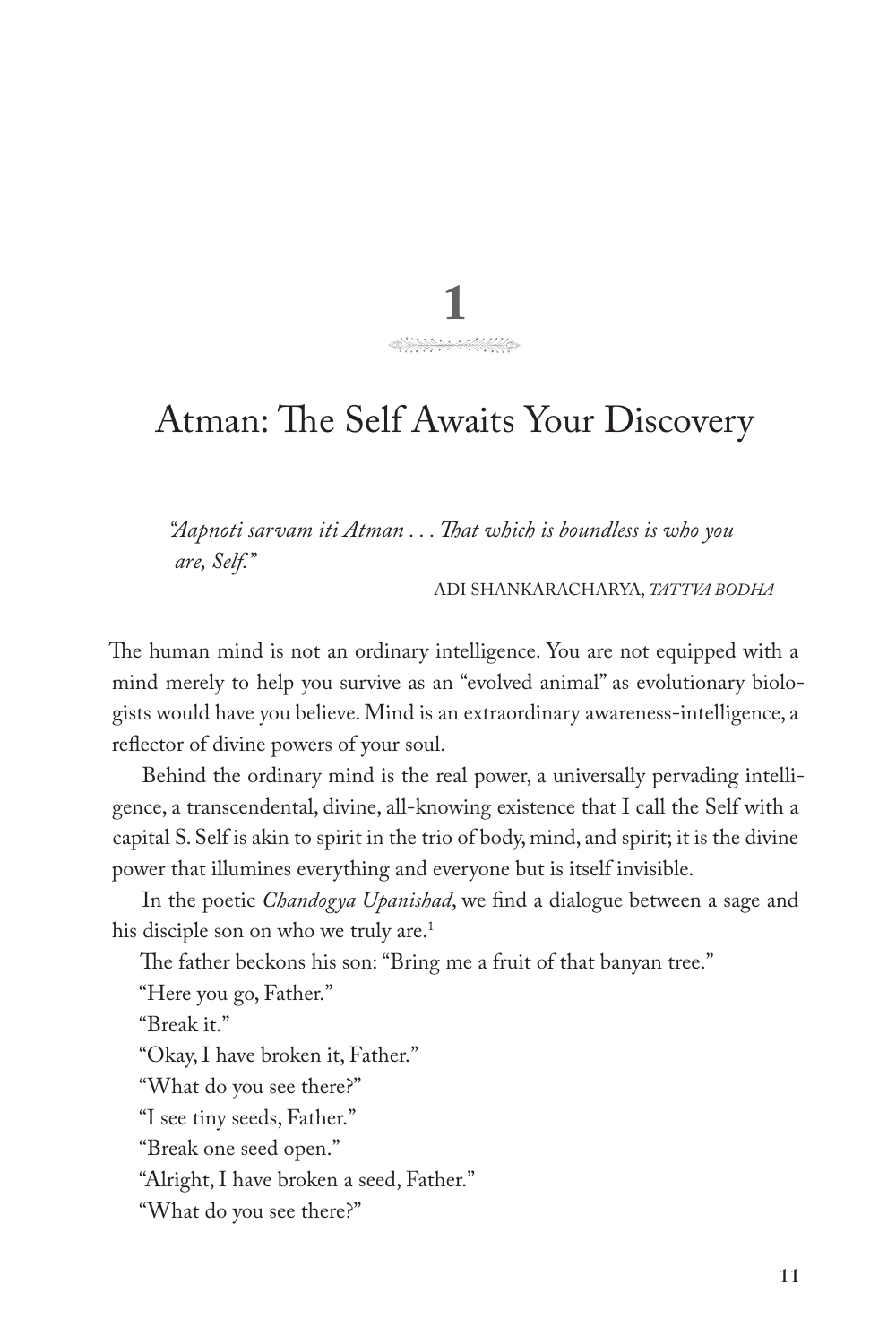"I see nothing, Father."

His father said: "From that nothingness, my dear, grows this whole banyan tree. Believe me, my dear; all that exists comes from the Self, which is invisible (appears as no-thing). That is real. That is the Self. You are that, dear one."

The father continued: "You see nothing in the seed, but everything resides in that seed. This big banyan tree cannot emerge from nothingness. Only you cannot see that subtlest of subtle 'somethingness' — life-enabling Self!

"It is Self that resides inside the seed, from which has sprung forth this enormous tree. That invisible power pervades everywhere and everything. It is all of existence. It appears as nothing to you since it is subtle, so your senses and mind cannot grasp it, but that does not mean Self does not exist. Believe me, my dear; all that exists arises from Self, which is the invisible but ultimate reality. You are that Self, dear one."

Your Self, too, is hidden like the intrinsic emptiness buried inside the seed. Since your Self is not material, you are unaware of it. You cannot know it via your senses. Being spiritual, it is unavailable for gross or subtle perception. Yet it pervades your entire being as supremely intelligent self-awareness, so you can know it in your pure, self-aware mind.

When the seed is broken, it reveals an invisible fullness, a pregnant emptiness, the potent essence and life that in time can spawn an entire forest. As we recognize and work through the diferent layers covering the true Self, we will begin appreciating its presence, an all-powerful life-force within. Self is pure consciousness that animates and enlivens the body and mind, and yet it continues to survive and exist even after the body ends, just like an ocean continues to exist even if a wave ends. It is like how the substratum of clay continues to exist even if a pot fashioned from that clay breaks or how electricity continues to exist even if the bulb breaks.

If this is the frst time you are encountering the teachings on soul as pure consciousness, you may be surprised by the sheer boldness of the Vedic vision in recognizing what is immortal, divine, all-powerful, and ever blissful inside you.

If you really think about it, however, all the wonderful attributes you assign to your mind, like intelligence, awareness, power, joy, wholeness, love, and clarity, don't originate in the mind. The mind only appears intelligent because there is a super-intelligent consciousness or "Self " behind it.

*You use your mind, but you are not your mind, ego, or intellect.*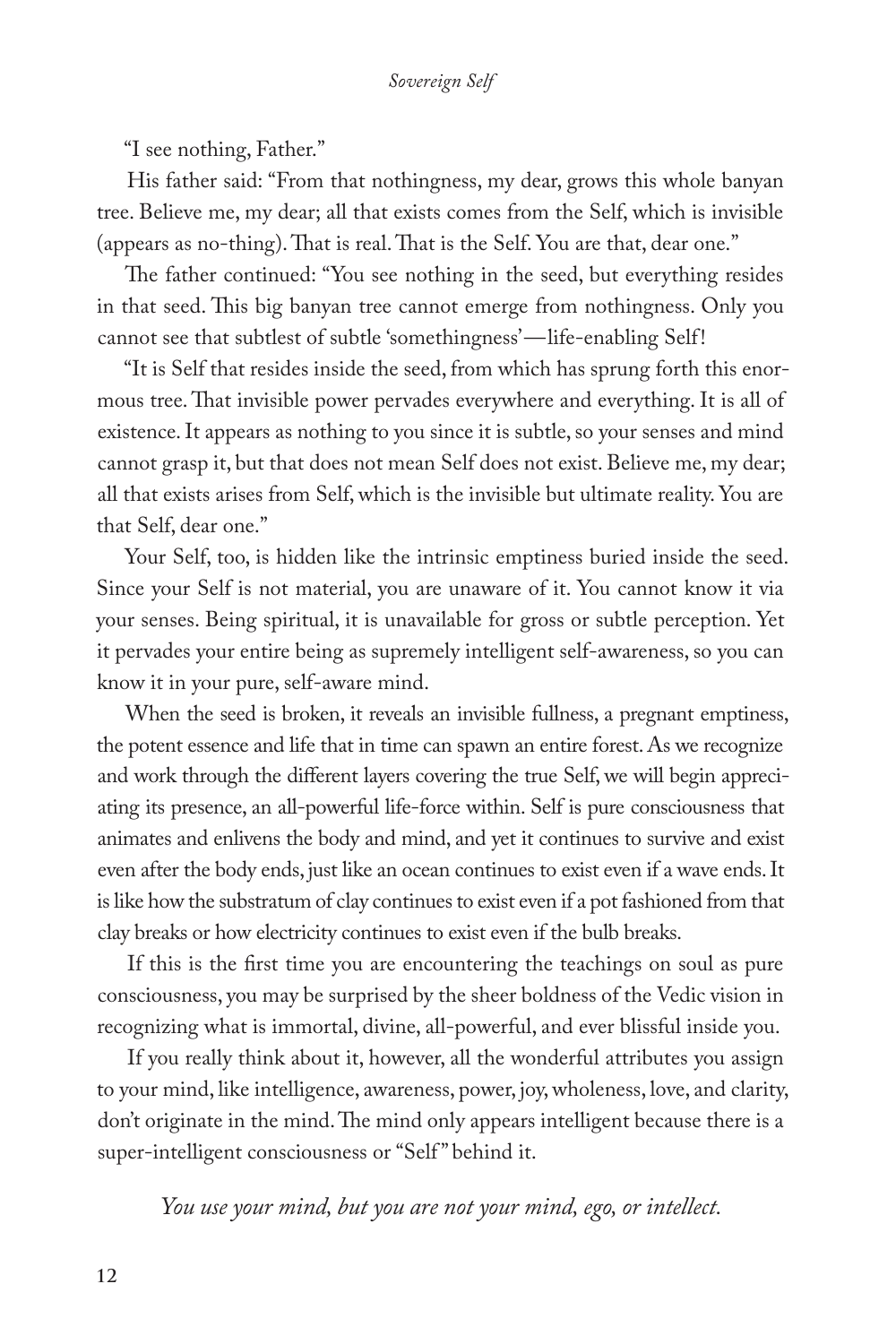#### Atman

The body is beautiful—a vessel of sexual, physical, and vital strength. It can move, digest, even reproduce, and enjoy itself through its fve senses in the world of sensorial delights, yet the source of life behind this living body is the invisible Self.

### *You inhabit your body, but you are not your body.*

The Self is self-luminous, self-revealing, and self-evident and endows the mind with its existence, powers, and function.

You are indeed *pure consciousness*—sinless, sparkling, ageless, timeless, immeasurable, pure-bliss consciousness that animates your body and mind, but is never circumscribed, defned, or confned by your body or mind.

Though in ordinary parlance we say we must awaken to who we are as if Self were a goal to be reached, you are already that beautiful, blissful, powerful, and eternally whole presence. You don't have to become anything new; you simply must remember who you (already) are. Upon rediscovering or reclaiming the forgotten Self, a deep sense of belonging, purpose, and well-being takes over.

Tis Self is called "Atman," a Sanskrit word meaning "that which is boundless."

Your true Self, the Vedas say, is boundless existence, unchanging consciousness, abiding bliss. It shines as the eternal light within your heart. In fact, your mind depends on the boundless Self for its intelligent awareness, and the body depends on it for life, as it is Self that makes the body sentient.

> *You are the Self. You are eternal. You are unchanging. You are ever pure. You are ever free.*

The Self does not age, no matter what the age of the body. Self is never tired, worried, confused, or lost, even if your mind is tired and worried. Self is forever the possessor of complete wisdom and bliss, even if your mind is clouded temporarily or your happiness feels blocked.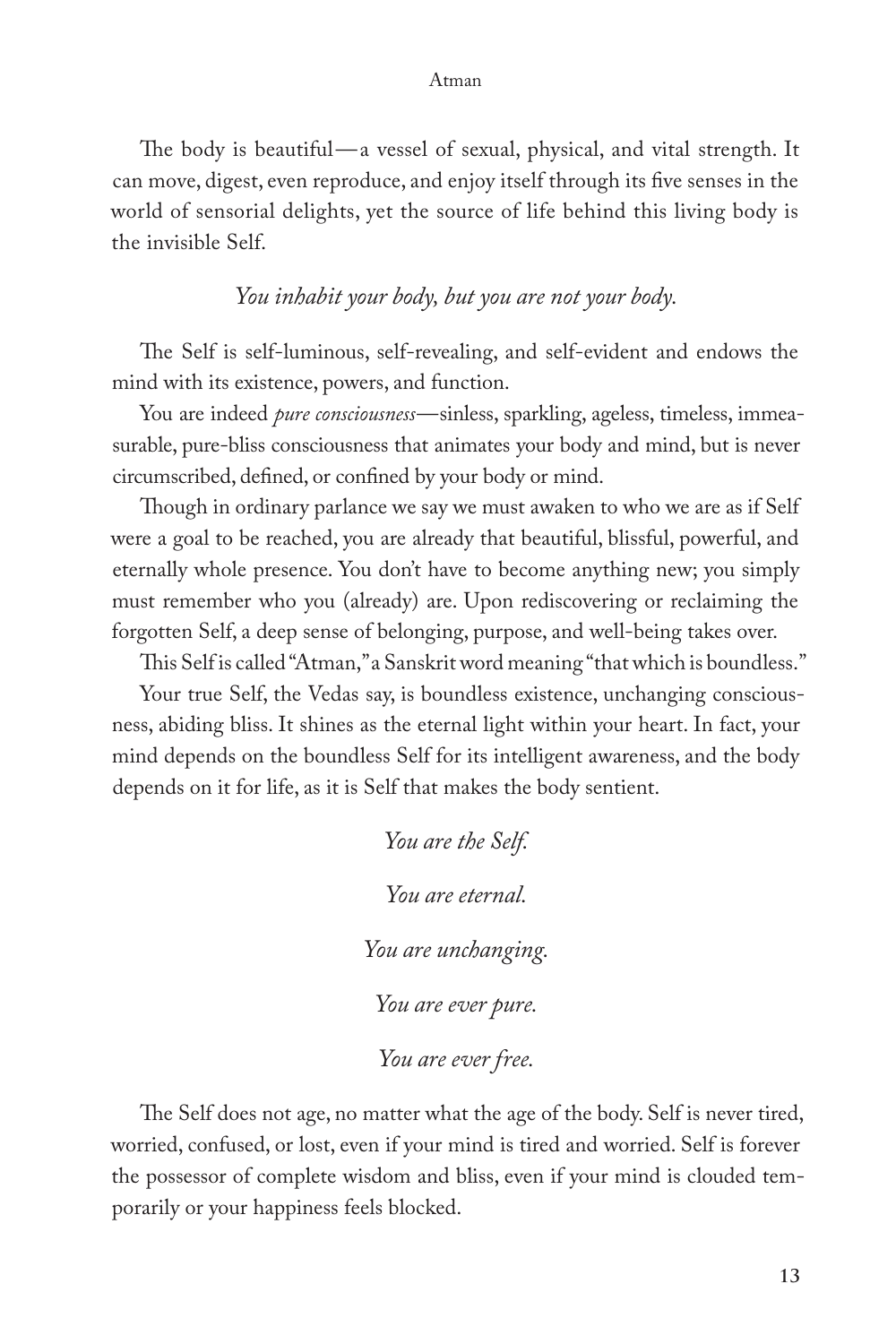Seemingly by default, we are disconnected from our own inner spiritual dimension and live submersed in the outer, material world as material bodies with material names and material addresses, enjoying our material objects (people and things) that we possess and covet. This is the root cause of human suffering.

Deep down in your mind, masked by your thoughts, lies your implicit identifcation with the Infnite.

## *But you have forgotten the infnite presence in you and are caught up in fretting over the fnite.*

Yes, your mind, the gateway to the palace of your true, amazing, and infnite Self, has been overrun by myriad worldly details. Its walls are rotting with stuck feelings, its windows are sealed shut by sorrowful memories, and its every inch is taken over by your virtual possessions, relationships, losses, and fears. The slew of likes and dislikes, the glue of attachments and aversions, and the acid of rage and resentment have locked you out from meeting, knowing, and enjoying your own unbelievable destiny to be truly happy, truly peaceful, and truly sovereign! We lose our self-governance when our sense of identity remains fused with a changeable shadowy mind that picks up cues from society and follows its dictates. This forever-fluctuating and naturally fearful mind only knows bondage. It is not free in any sense, nor steadfast, and therefore neither fearless nor powerful.

*Indeed, when identifed with the mind, the Self appears other than what it is — fnite. But know this: the Self is infnite.* 

Here is the good news.

When you begin questioning and probing your mind—when you ask: "Is this it? Or is there more to fnd out about me?" when you lighten, cleanse, and purify your mind with the aid of the wisdom tools that I share in part II — you will be able to pierce the veils of the mind and enter the realm of a divine, transcendent, infnitely powerful, and beautiful Self, which is of the nature of Divine Consciousness. What up to now has been veiled from you will be unmasked. You will be blessed with wholeness from within!

The Self is worth pursuing, as the well-being that comes from aligning with it is incomparable to even the highest form of joy in the material universe.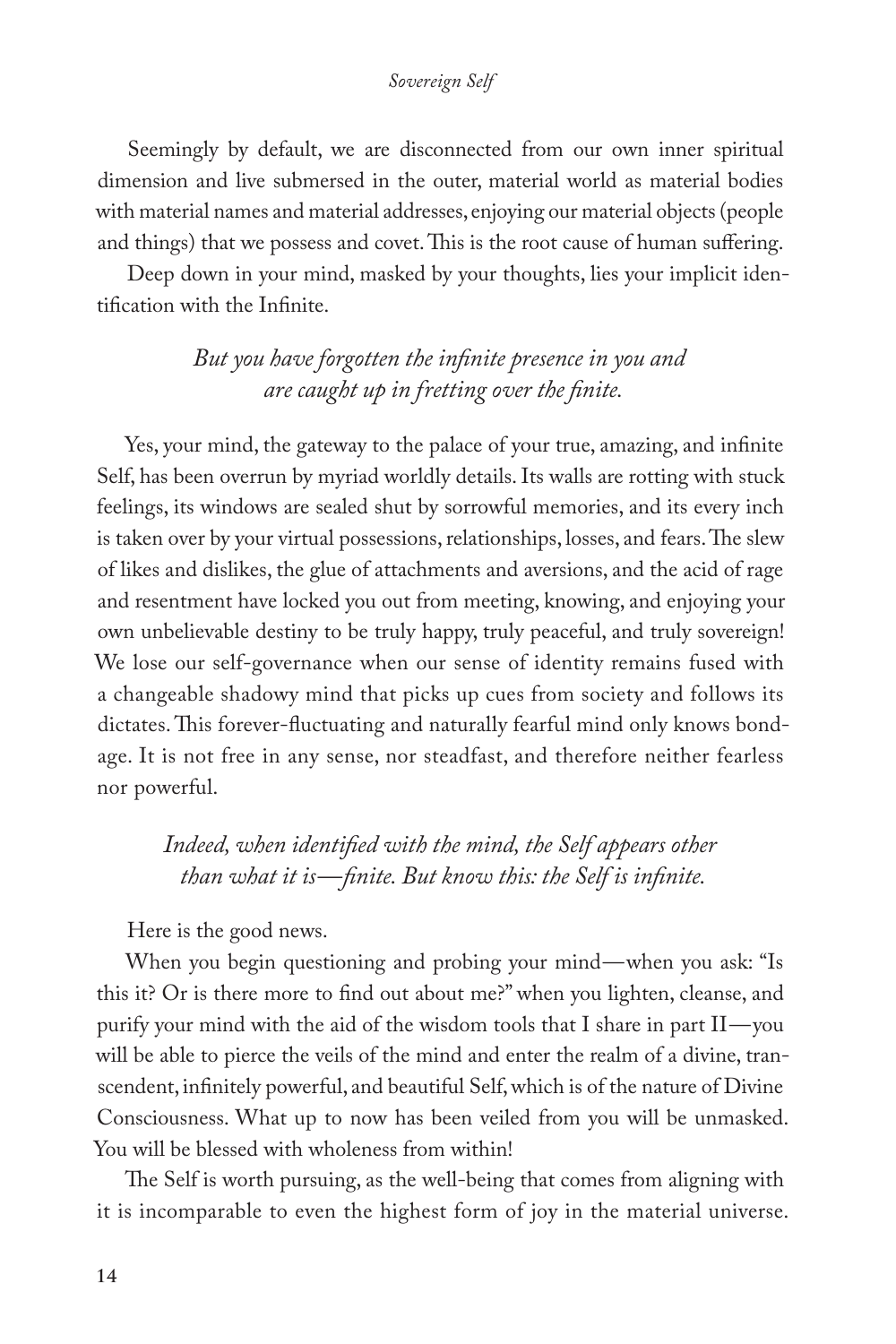A particle of its bliss supplies the bliss of the whole universe. It illuminates everything. The knower of the Self revels in an ecstasy that is indescribable, pure bliss, incomparable, transcending time, ever free, and beyond desire.

## You Are the Happiness You Seek

Once a king built a palace of mirrors and kept a beautiful blooming rose at its center. The mirrors enhanced the beauty of the rose. Then he set a pigeon free in the palace. Seeing the numerous refections of the rose, the pigeon was attracted to them and began pecking at each mirror. Crashing into the mirrors, it only hurt its beak each time. Instead of fnding happiness, it became more sorrowful, since what it was seeking was only a mirage, not the truth. But it would not give up.

Finally, exhausted with the futtering about, it lost desire to look for the rose and collapsed, landing on the real rose. At last it was satisfed.

Our search for happiness is the same. According to the Vedas, bliss is something we bring with us to this life and take forward with us to other lives we may have in future because bliss lives inside us. It is always within us because bliss is the true state of the Self (though our mental state in each moment determines whether we feel it or not). That is why the Bhagavad Gita says: "One who is happy within, who rejoices within, who is illuminated within, that seeker attains absolute freedom and achieves the Self."2

Although bliss is within, we keep searching for it in the enchanting mirage of external objects. However, our own blissful Self is the rose that we seek. A vast multitude of bliss is stored within us, known as *ananda* in Sanskrit. You can say Self and bliss are interchangeable. Pure bliss, ananda*,* will arise in the river of the Self because blissful is the nature of Self.

Ananda is beyond the realm of the senses and beyond the understanding of your mind or possession of your ego because this bliss is your own innermost nature. In fact, whenever the senses are turned inward through meditation or self-contemplation, ananda quietly reveals itself from within.

That is why ananda does not require any external pleasure-giving object for its existence. It can exist despite sorrowful circumstances too. It does not wane with time, unlike sensory pleasures. In fact, it keeps growing and expanding to overflow and fill our homes, communities, and the hearts of people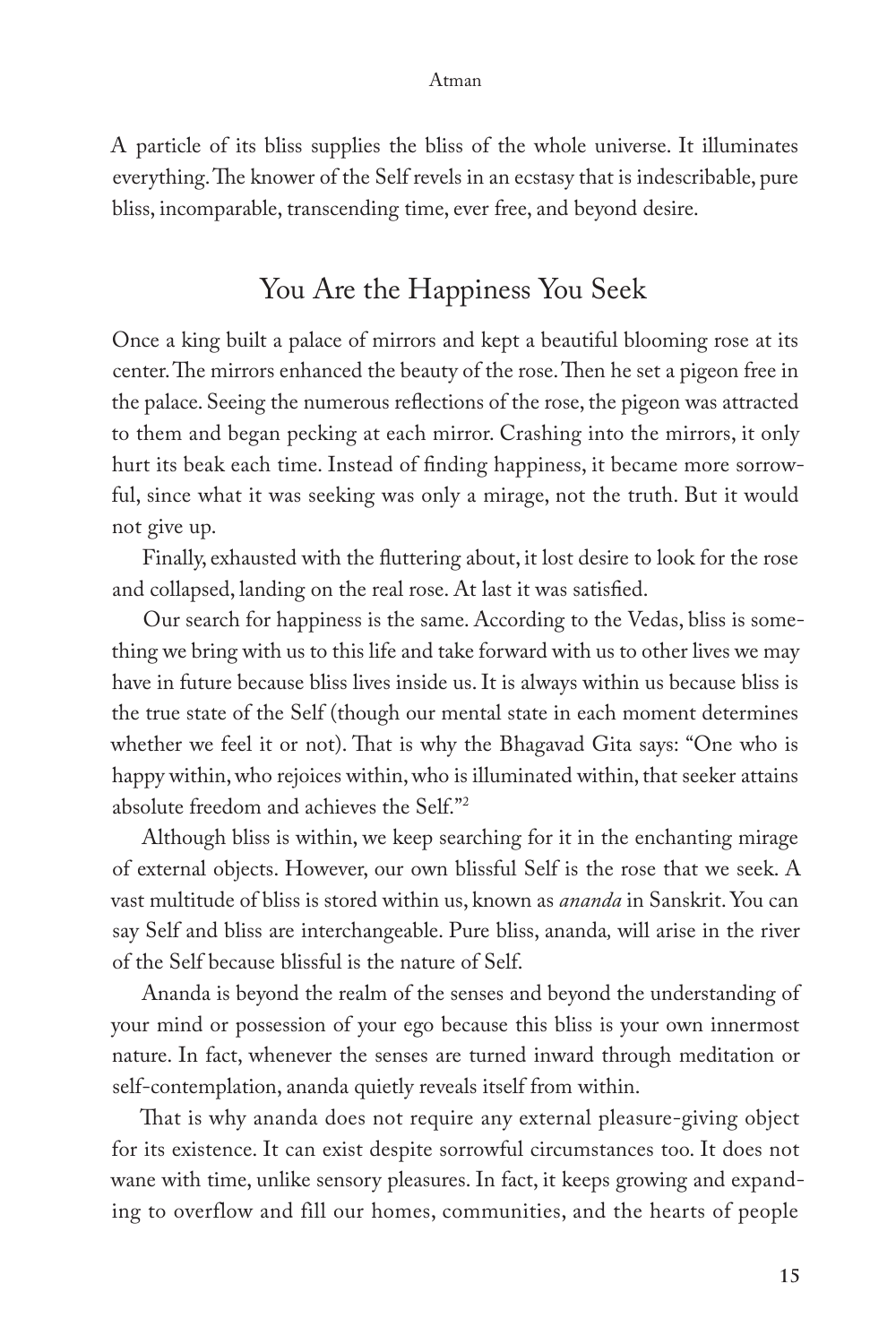we encounter. We are joyful in the company of people who are in touch with their inner ananda.

No wonder the ancient seers exclaim with conviction: "For Self alone causes abiding bliss."3 And the Bhagavad Gita says, "An awakened one has become free from a self-ignorant mind, and as a result, enjoys contact with bliss of Self."4

We seem to prize happiness or joy over and above everything. Yet, we are rightly skeptical of people who say they can show the way to happiness. But here is what I want to tell you: when we stop chasing mirages outside of ourselves, bliss is self-revealing. A baby, free from desires after having fed at the breast of its mother, lies in bed enjoying its own natural bliss. Any time one of us is free of desires and happy with what is coming to us in natural course, we become bliss personifed. Bliss is the very nature of Self. Ananda and Atman are never apart from each other. A continuous state of joy emerges from spiritual existence.

Bliss of Self is not attached to an object or experience, as in, "When I eat chocolate cake, I am in bliss," or "When my lover says they love me, I feel happy." What will happen when the cake is fnished and the lover decides that they do not love me after all?

Vedic scripture informs us that we are the source of the happiness that we seek, that our very nature is *boundless happiness, fullness, peace, and bliss.* When one's basic nature is of happiness, having a *desire* to be happy is itself ignorance and the beginning of *un*happiness. When the desire to be happy ends, that is where happiness lies.

The only problem is that we do not know we have forgotten our inner treasures!

## The Misguided Search Outside

Being part of a sleepwalking or unconscious society populated with nonsovereign minds conditions us, from childhood, to seek happiness outside of ourselves.

You see, ever since you forgot your nature, which is self-fulflled, self-content, and radically happy, and became solely identifed with your perishable body and ephemeral pleasures in a world marked by impermanence, you have looked for yourself and your happiness in ice-cream cones, orgasms, hugs, handbags and pretty clothes, approval and positive strokes, classy furniture and cutlery,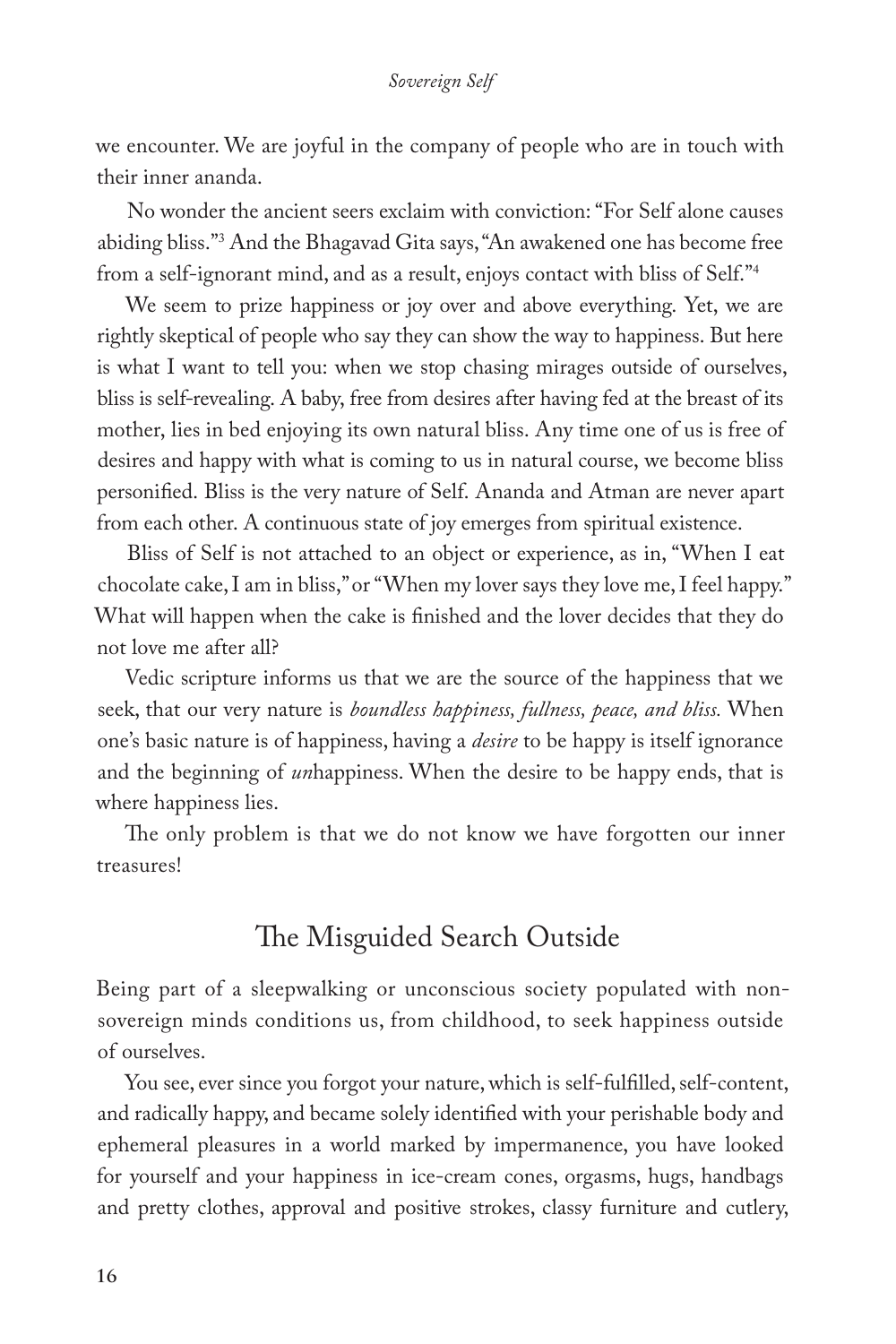#### Atman

diamond necklaces, promotions, relationships, pets, and pretty much anything that can give even an iota of happiness.

Have you found your happiness yet?

I think not. Sadly, we all feel that our happiness is one partner, one job, or one more well-completed project away. Therefore, the enslaved, sleepwalking mind seeks drugs, alcohol, sex, relationships, et cetera, to get that happiness. The temporary happiness the mind experiences with each of these eventually fades. Then our mind experiences its opposite, sorrow and insecurity.

Naturally, these misperceptions only arise in a mind that has not been exposed to the truth of its inherent happy nature and how to internally align with it. So, egged on by our own ignorant minds, off we go, chasing yet more ephemeral happiness . . . and losing touch with our inner happiness along the way.

But Vedic wisdom reassures us that the Self is always there. This never changes, and it alone is our source for abiding security, wholeness, and happiness. In fact, it is the only constant.

A sovereign mind is always happy because happiness is a state of Self. A mind that is no longer seeking fulfllment and happiness in the world but sources them from within, by knowledge of its divine origins and its connection with Universal Intelligence, is a sovereign mind because it is established in its own fullness. Such a mind feels radically content, even while we live our routine lives.

Once we are convinced beyond a shadow of a doubt that happiness and wholeness are our own essential nature, then we make the search of this inner treasure the primary focus of our lives.

In the meantime, I hope my words will help you see yourself in a true sovereign light. That is the real victory of light over darkness—when you can clearly discern the ignorance within. One day soon, you will also discover what is enlightened and shining within you. You will awaken to your own incredible Self.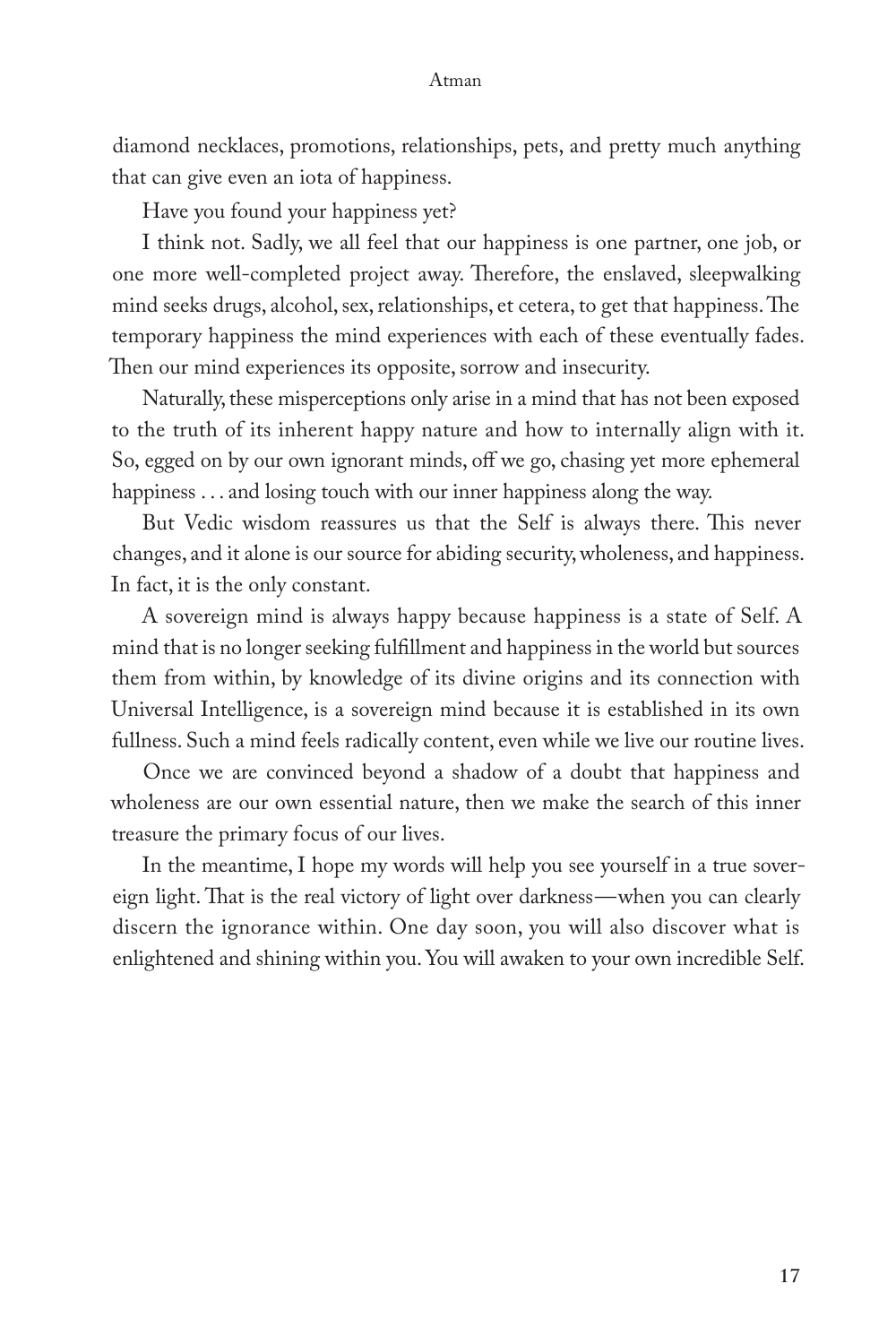

## Maya: The Illusion That Conceals Your True Self

"Forgetting our divine truth, We become enmeshed in the world of change And bewail our bondage. But when we see Self in all its glory, cheered by all, we achieve lasting sovereignty."

SHVETASHVATARA UPANISHAD, 1.6

Although mental and spiritual sovereignty are our true nature, humanity has tragically forgotten its inner spiritual core. Therefore, we need wisdom reminders.

All beings are afflicted with a spiritual forgetfulness that keeps our minds from grasping the amazingly boundless and bountiful nature of our Self. Our minds become identified with and then engaged and entangled with whatever they encounter through the senses. This clutters the mind and leads to sorrow. Rather than unbounded expansive awareness of our potential to be or become what we want, we think bounded thoughts and are proscribed by our thinking.

My spiritual teacher, Baba, who was my also my paternal grandfather, explained this to me once in poetic terms:

 $N_{\text{min}}$ 

"This world is an enchanted show, Shunya. A spell has spread from mind to mind throughout this world, so that the One appears as many. This spell is called maya.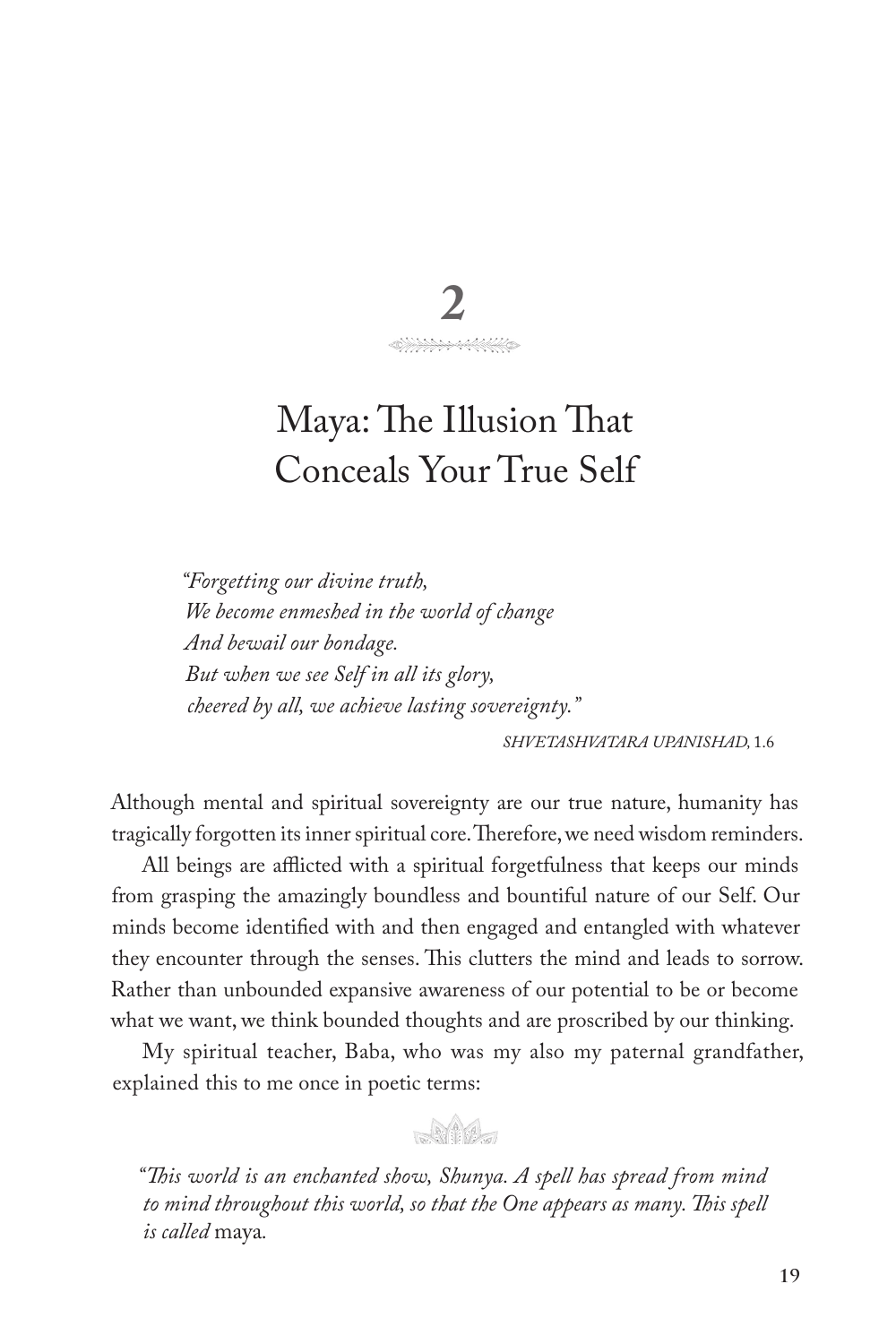For the duration of the phantasmal life we lead through the maya-filled mind, we believe adamantly in the roles we play, the relations we have, and the goals we hold dear. None of this is true-just like the cities we visit and the people we meet in our nightly dreams who appear real enough within the dream but disappear upon waking up in the morning.

One more final waking up is pending, the awakening from the dreams of maya that occur to us even when we are apparently awake and engaged, with alert senses, in the world of experiences. Even then, we are asleep, cosmically asleep to the Ultimate Reality."

## 中央大学

Our forgetfulness of our inner truth has other consequences too. It induces a confused consciousness that does not permit us to discern between appearances and reality. When I asked Baba why we forget that we are always sovereign in matters of fullness, fulfillment, and joy, he responded that no one knows. The Vedic tradition does not claim to know either. It is not a know-it-all tradition that makes up stories to justify what it does not know. It simply sticks with what it observes to be universally true.

This cosmic forgetfulness, maya, is like a spell of bewilderment and spiritual blindness cast over our minds that causes a metaphysical ignorance of our true Self. Simply put, maya causes self-ignorance.

Maya prevents us from seeing what is there and makes us see what is not there. It has two characteristics: concealment (of what is) and projection (of what is not).

Through concealment, maya veils our consciousness and prevents it from knowing what is there. Through projection, maya compels the ego to know, perceive, or deduce something that is not there. People who are under the spell of maya suffer a double tragedy: they do not know what is there, but they believe firmly in the projections of the mind, or what is not there.

Thanks to this spell in our mind, a nonexistent ghost can terrify us if we simply believe it to be real. We might create images and stories (appearances) of the ghost, perhaps living in the attic or under the bed. Even a nonexistent snake can cause panic. We literally can die of a heart attack even if the snake is just a rope or a garden hose, coiled up in a dark corner. If a rope *appears* as a snake, it can elicit a deluded, panicked response in our mind. Such mirages flourish in the maya-sponsored collective unconsciousness.